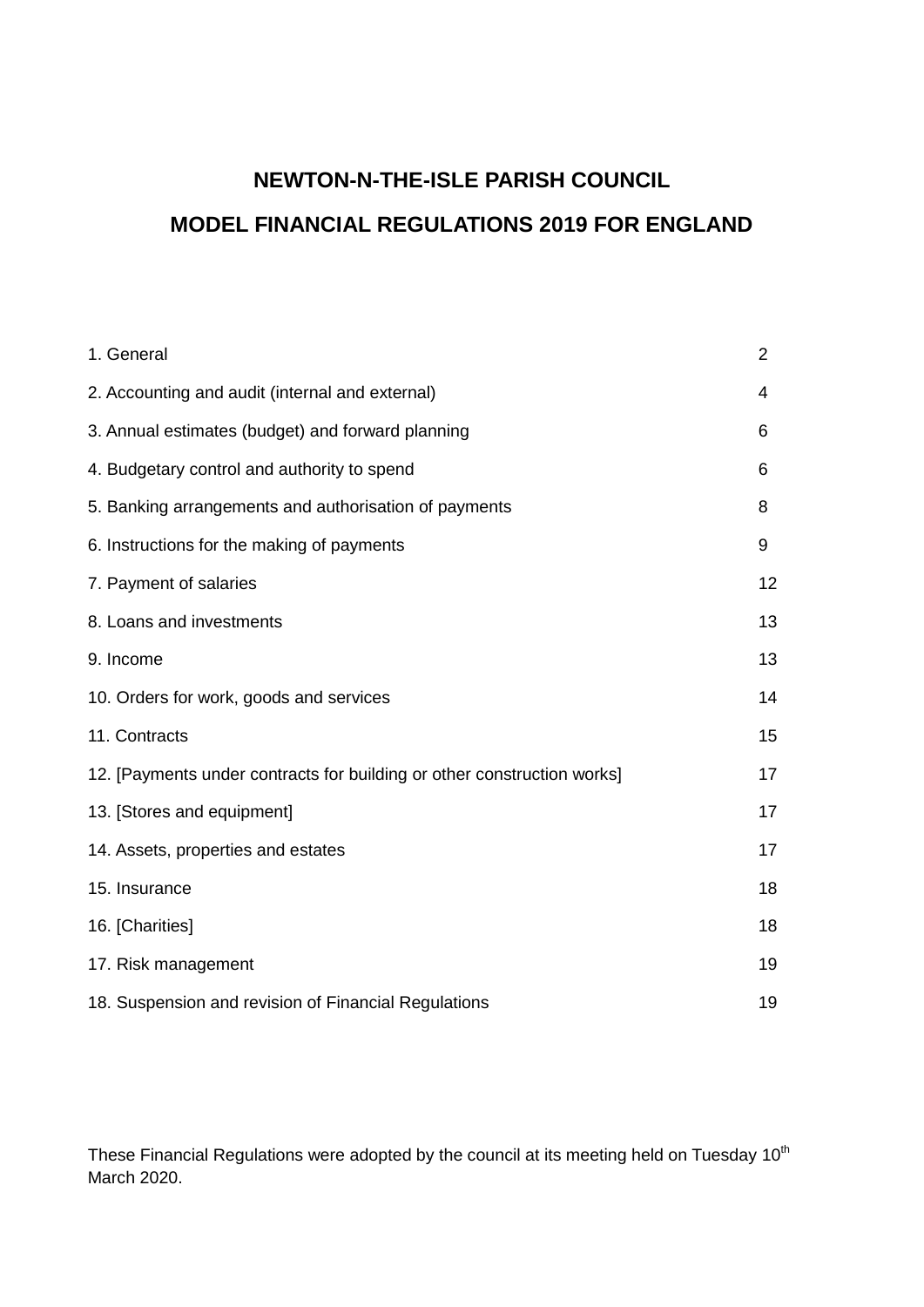# **1. General**

1.1. These financial regulations govern the conduct of financial management by the council and may only be amended or varied by resolution of the council. Financial regulations are one of the council's three governing policy documents providing procedural guidance for members and officers. Financial regulations must be observed in conjunction with the council's standing orders<sup>1</sup> and any individual financial regulations relating to contracts.

1.2. The council is responsible in law for ensuring that its financial management is adequate and effective and that the council has a sound system of internal control which facilitates the effective exercise of the council's functions, including arrangements for the management of risk.

1.3. The council's accounting control systems must include measures:

- for the timely production of accounts;
- that provide for the safe and efficient safeguarding of public money;
- to prevent and detect inaccuracy and fraud; and
- identifying the duties of officers.

1.4. These financial regulations demonstrate how the council meets these responsibilities and requirements.

1.5. At least once a year, prior to approving the Annual Governance Statement, the council must review the effectiveness of its system of internal control which shall be in accordance with proper practices.

1.6. Deliberate or wilful breach of these Regulations by an employee may give rise to disciplinary proceedings.

1.7. Members of council are expected to follow the instructions within these Regulations and not to entice employees to breach them. Failure to follow instructions within these Regulations brings the office of councillor into disrepute.

1.8. The Responsible Financial Officer (RFO) holds a statutory office to be appointed by the council. [The Clerk has been appointed as RFO for this council and these regulations will apply accordingly.]

1.9. The RFO;

**.** 

- acts under the policy direction of the council;
- administers the council's financial affairs in accordance with all Acts, Regulations and proper practices;
- determines on behalf of the council its accounting records and accounting control systems;
- ensures the accounting control systems are observed;

 $<sup>1</sup>$ Model Standing Orders for Councils (2018 Edition) is available from NALC (©NALC 2018)</sup>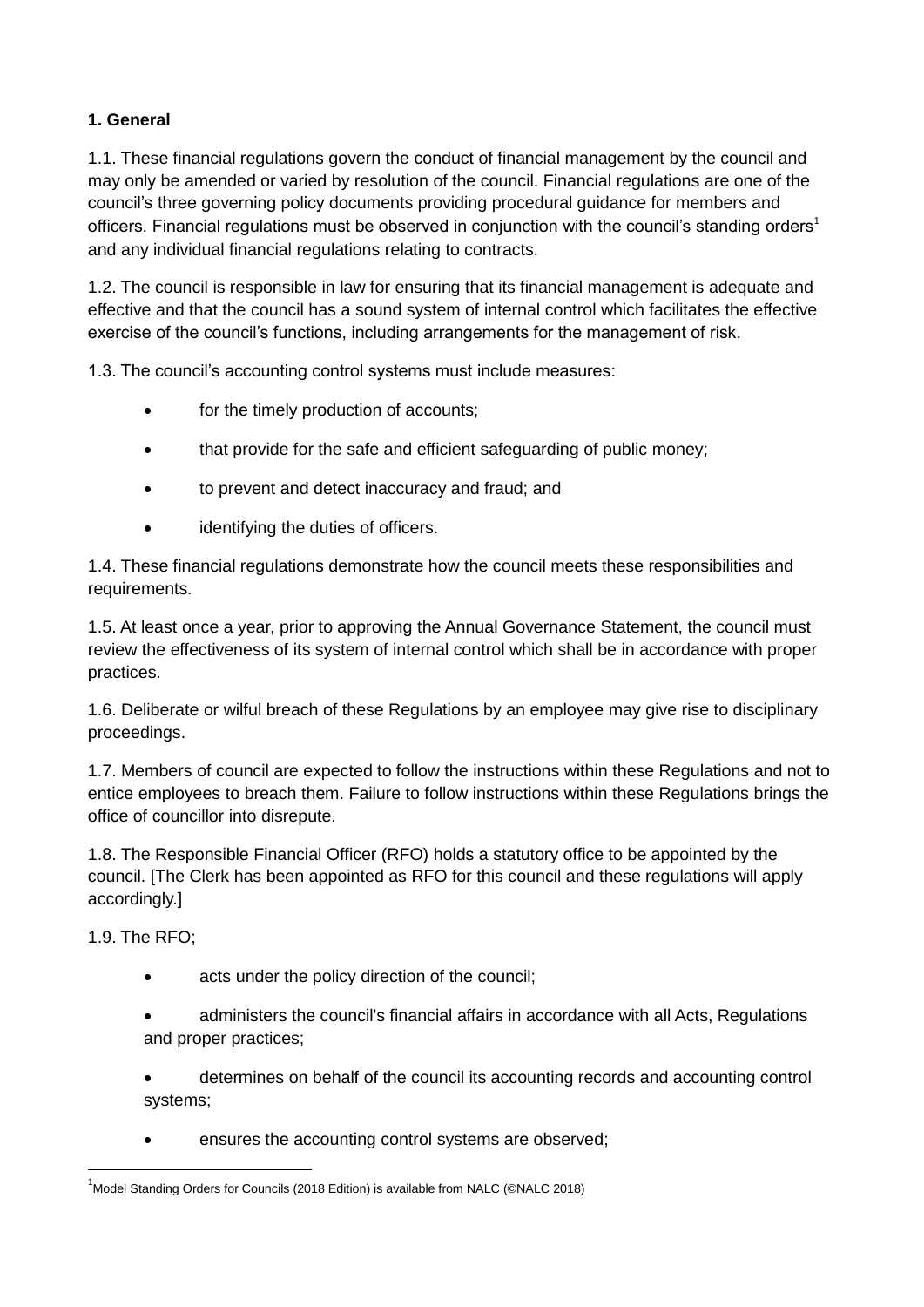- maintains the accounting records of the council up to date in accordance with proper practices;
- assists the council to secure economy, efficiency and effectiveness in the use of its resources; and
- produces financial management information as required by the council.

1.10. The accounting records determined by the RFO shall be sufficient to show and explain the council's transactions and to enable the RFO to ensure that any income and expenditure account and statement of balances, or record of receipts and payments and additional information, as the case may be, or management information prepared for the council from time to time comply with the Accounts and Audit Regulations.

1.11. The accounting records determined by the RFO shall in particular contain:

- entries from day to day of all sums of money received and expended by the council and the matters to which the income and expenditure or receipts and payments account relate;
- a record of the assets and liabilities of the council; and
- wherever relevant, a record of the council's income and expenditure in relation to claims made, or to be made, for any contribution, grant or subsidy.

1.12. The accounting control systems determined by the RFO shall include:

- procedures to ensure that the financial transactions of the council are recorded as soon as reasonably practicable and as accurately and reasonably as possible;
- procedures to enable the prevention and detection of inaccuracies and fraud and the ability to reconstruct any lost records;
- identification of the duties of officers dealing with financial transactions and division of responsibilities of those officers in relation to significant transactions;
- procedures to ensure that uncollectable amounts, including any bad debts are not submitted to the council for approval to be written off except with the approval of the RFO and that the approvals are shown in the accounting records; and
- measures to ensure that risk is properly managed.

1.13. The council is not empowered by these Regulations or otherwise to delegate certain specified decisions. In particular any decision regarding:

- setting the final budget or the precept (council tax requirement);
- approving accounting statements;
- approving an annual governance statement;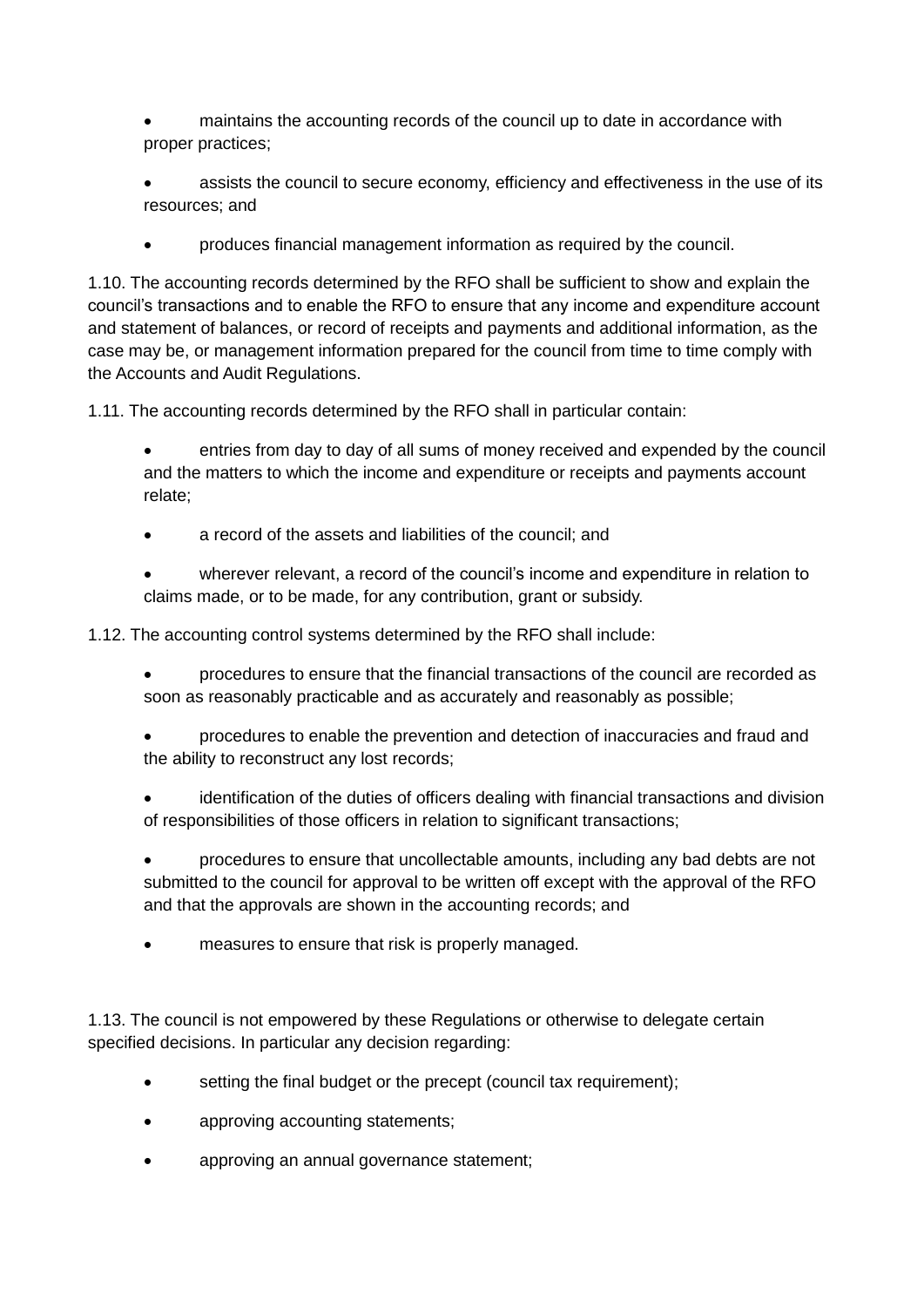- borrowing;
- writing off bad debts;
- declaring eligibility for the General Power of Competence; and
- addressing recommendations in any report from the internal or external auditors, shall be a matter for the full council only.

1.14. In addition, the council must:

- determine and keep under regular review the bank mandate for all council bank accounts;
- approve any grant or a single commitment in excess of [£5,000]; and
- in respect of the annual salary for any employee have regard to recommendations about annual salaries of employees made by the relevant committee in accordance with its terms of reference.

1.15. In these financial regulations, references to the Accounts and Audit Regulations or 'the regulations' shall mean the regulations issued under the provisions of section 27 of the Audit Commission Act 1998, or any superseding legislation, and then in force unless otherwise specified.

In these financial regulations the term 'proper practice' or 'proper practices' shall refer to guidance issued in *Governance and Accountability for Local Councils - a Practitioners' Guide (England)* issued by the Joint Practitioners Advisory Group (JPAG), available from the websites of NALC and the Society for Local Council Clerks (SLCC).

#### **2. Accounting and audit (internal and external)**

2.1. All accounting procedures and financial records of the council shall be determined by the RFO in accordance with the Accounts and Audit Regulations, appropriate guidance and proper practices.

2.2. On a regular basis, at least once in each quarter, and at each financial year end, a member other than the Chairman [or a cheque signatory] shall be appointed to verify bank reconciliations (for all accounts) produced by the RFO. The member shall sign the reconciliations and the original bank statements (or similar document) as evidence of verification. This activity shall on conclusion be reported, including any exceptions, to and noted by the council [Finance Committee].

2.3. The RFO shall complete the annual statement of accounts, annual report, and any related documents of the council contained in the Annual Return (as specified in proper practices) as soon as practicable after the end of the financial year and having certified the accounts shall submit them and report thereon to the council within the timescales set by the Accounts and Audit Regulations.

2.4. The council shall ensure that there is an adequate and effective system of internal audit of its accounting records, and of its system of internal control in accordance with proper practices. Any officer or member of the council shall make available such documents and records as appear to the council to be necessary for the purpose of the audit and shall, as directed by the council,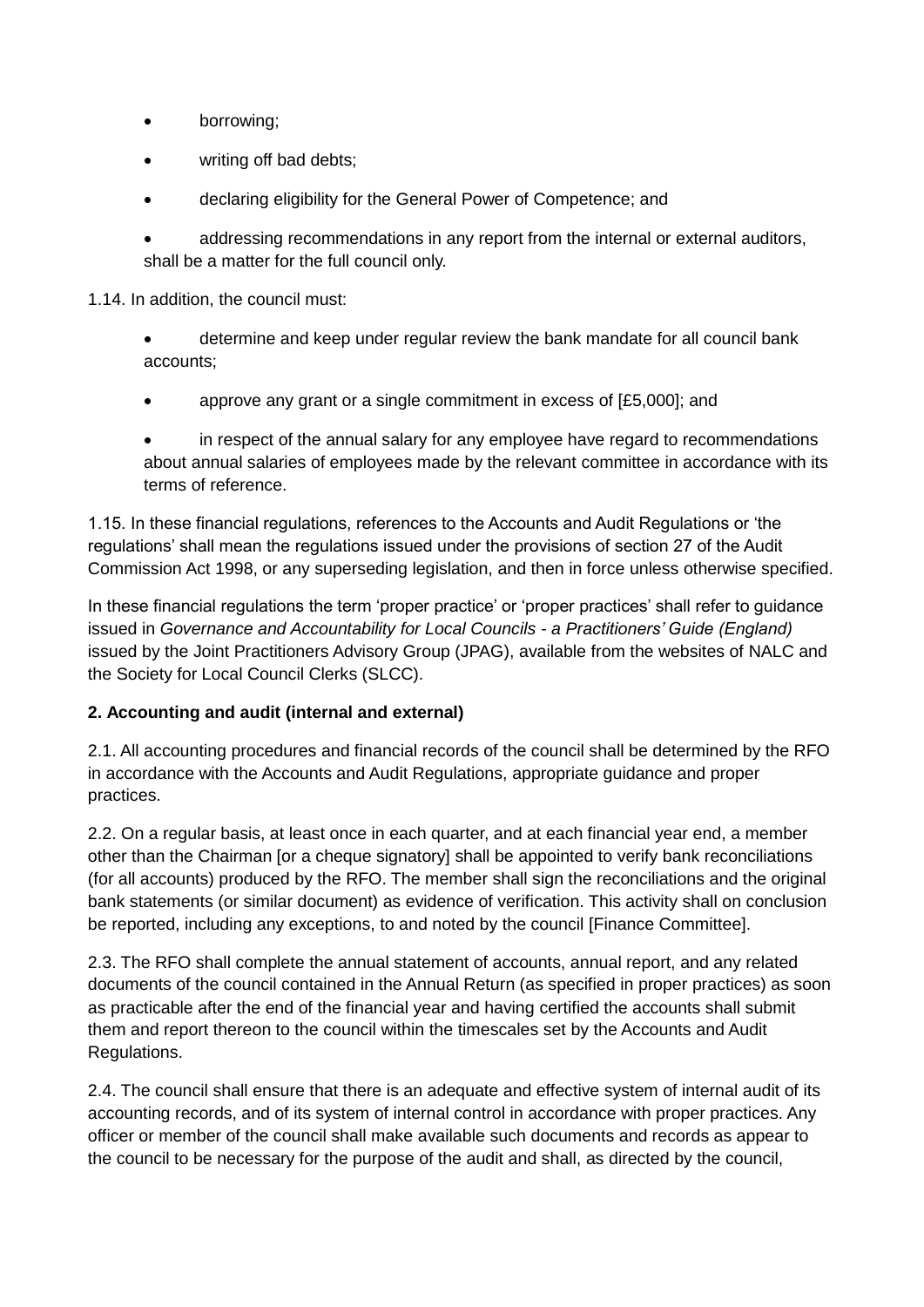supply the RFO, internal auditor, or external auditor with such information and explanation as the council considers necessary for that purpose.

2.5. The internal auditor shall be appointed by and shall carry out the work in relation to internal controls required by the council in accordance with proper practices.

2.6. The internal auditor shall:

- be competent and independent of the financial operations of the council;
- report to council in writing, or in person, on a regular basis with a minimum of one annual written report during each financial year;
- to demonstrate competence, objectivity and independence, be free from any actual or perceived conflicts of interest, including those arising from family relationships; and
- has no involvement in the financial decision making, management or control of the council

2.7. Internal or external auditors may not under any circumstances:

- perform any operational duties for the council;
- initiate or approve accounting transactions; or
- direct the activities of any council employee, except to the extent that such employees have been appropriately assigned to assist the internal auditor.

2.8. For the avoidance of doubt, in relation to internal audit the terms 'independent' and 'independence' shall have the same meaning as is described in proper practices.

2.9. The RFO shall make arrangements for the exercise of electors' rights in relation to the accounts including the opportunity to inspect the accounts, books, and vouchers and display or publish any notices and statements of account required by Audit Commission Act 1998, or any superseding legislation, and the Accounts and Audit Regulations.

2.10. The RFO shall, without undue delay, bring to the attention of all councillors any correspondence or report from internal or external auditors.

#### **3. Annual estimates (budget) and forward planning**

[3.1. Each committee (if any) shall review its three-year forecast of revenue and capital receipts and payments. Having regard to the forecast, it shall thereafter formulate and submit proposals for the following financial year to the council not later than the end of [November] each year including any proposals for revising the forecast.]

3.2. The RFO must each year, by no later than [month], prepare detailed estimates of all receipts and payments including the use of reserves and all sources of funding for the following financial year in the form of a budget to be considered by the [relevant committee and the] council.

3.3. The council shall consider annual budget proposals in relation to the council's three year forecast of revenue and capital receipts and payments including recommendations for the use of reserves and sources of funding and update the forecast accordingly.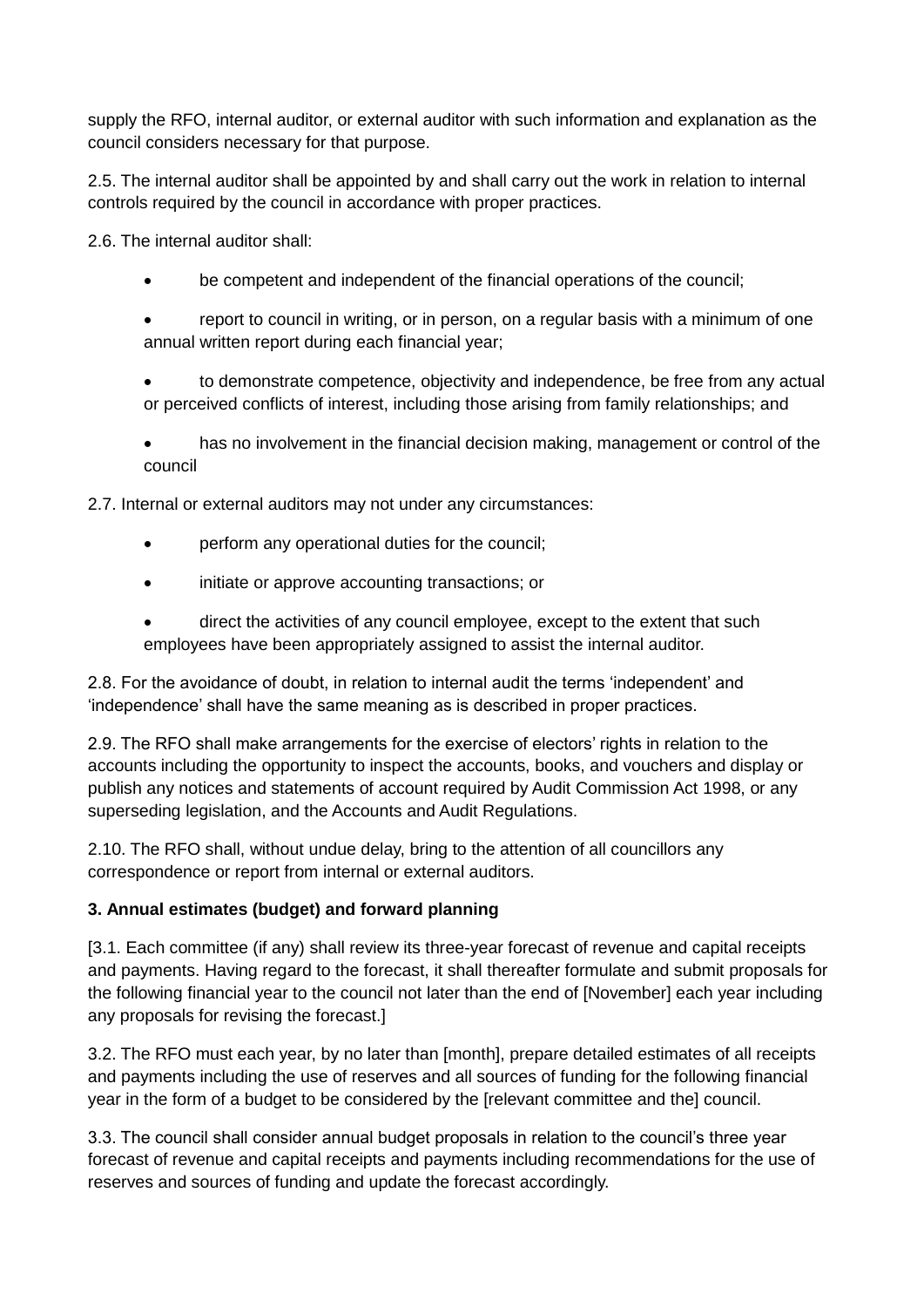3.4. The council shall fix the precept (council tax requirement), and relevant basic amount of council tax to be levied for the ensuing financial year not later than by the end of January each year. The RFO shall issue the precept to the billing authority and shall supply each member with a copy of the approved annual budget.

3.5. The approved annual budget shall form the basis of financial control for the ensuing year.

# **4. Budgetary control and authority to spend**

4.1. Expenditure on revenue items may be authorised up to the amounts included for that class of expenditure in the approved budget. This authority is to be determined by:

- the council for all items over [£1500];
- a duly delegated committee of the council for items over [£200]; or
- the Clerk, in conjunction with Chairman of Council or Chairman of the appropriate committee, for any items below [£200].

Such authority is to be evidenced by a minute or by an authorisation slip duly signed by the Clerk, and where necessary also by the appropriate Chairman.

Contracts may not be disaggregated to avoid controls imposed by these regulations.

4.2. No expenditure may be authorised that will exceed the amount provided in the revenue budget for that class of expenditure other than by resolution of the council, or duly delegated committee. During the budget year and with the approval of council having considered fully the implications for public services, unspent and available amounts may be moved to other budget headings or to an earmarked reserve as appropriate ('virement').

4.3. Unspent provisions in the revenue or capital budgets for completed projects shall not be carried forward to a subsequent year.

4.4. The salary budgets are to be reviewed at least annually in [October] for the following financial year and such review shall be evidenced by a hard copy schedule signed by the Clerk and the Chairman of Council or relevant committee. The RFO will inform committees of any changes impacting on their budget requirement for the coming year in good time.

4.5. In cases of extreme risk to the delivery of council services, the clerk may authorise revenue expenditure on behalf of the council which in the clerk's judgement it is necessary to carry out. Such expenditure includes repair, replacement or other work, whether or not there is any budgetary provision for the expenditure, subject to a limit of [£500]. The Clerk shall report such action to the chairman as soon as possible and to the council as soon as practicable thereafter.

4.6. No expenditure shall be authorised in relation to any capital project and no contract entered into or tender accepted involving capital expenditure unless the council is satisfied that the necessary funds are available and the requisite borrowing approval has been obtained.

4.7. All capital works shall be administered in accordance with the council's standing orders and financial regulations relating to contracts.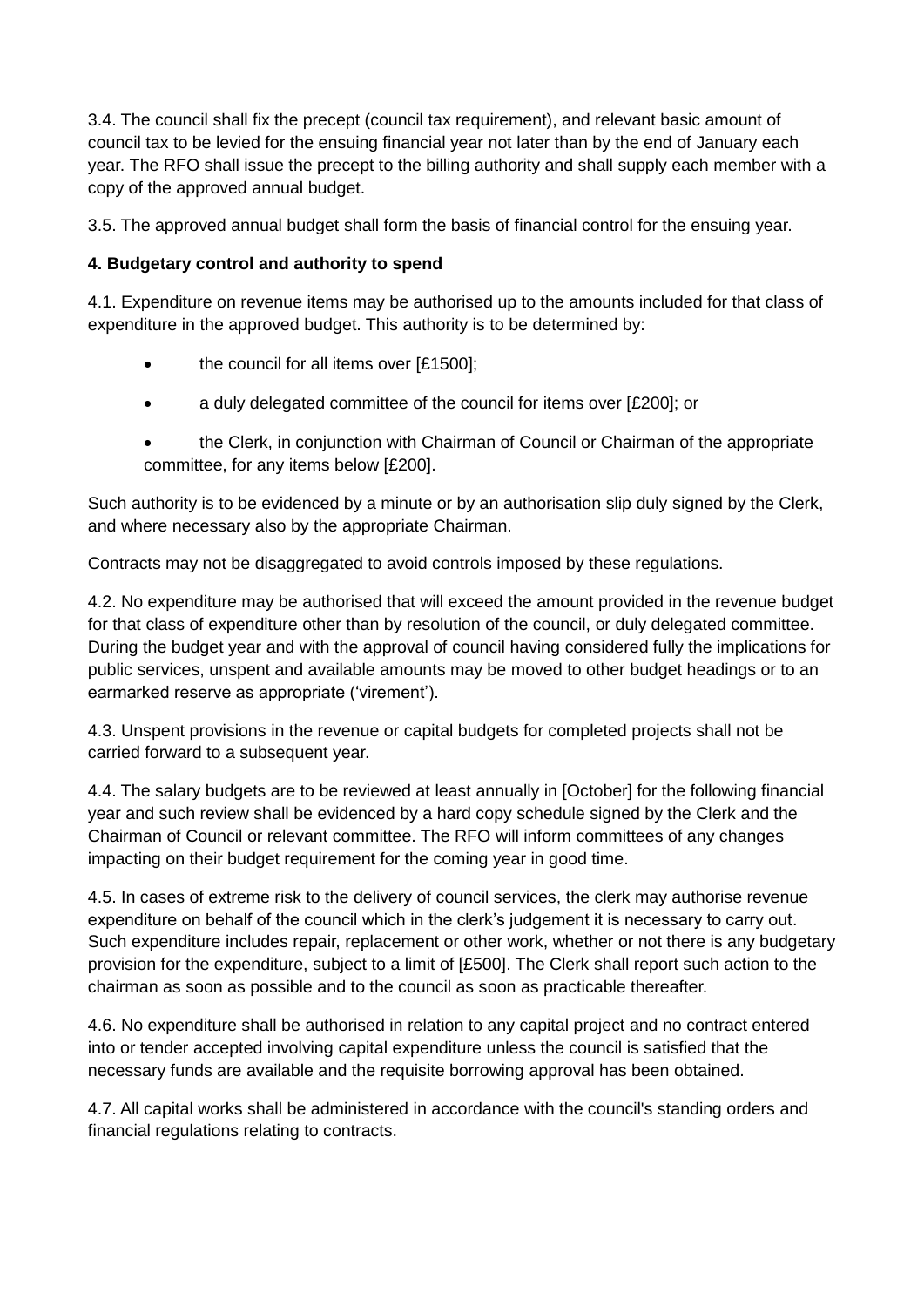4.8. The RFO shall regularly provide the council with a statement of receipts and payments to date under each head of the budgets, comparing actual expenditure to the appropriate date against that planned as shown in the budget. These statements are to be prepared at least at the end of each financial quarter and shall show explanations of material variances. For this purpose "material" shall be in excess of [£100] or [15%] of the budget.

4.9. Changes in earmarked reserves shall be approved by council as part of the budgetary control process.

# **5. Banking arrangements and authorisation of payments**

5.1. The council's banking arrangements, including the bank mandate, shall be made by the RFO and approved by the council; banking arrangements may not be delegated to a committee. They shall be regularly reviewed for safety and efficiency. [The council shall seek credit references in respect of members or employees who act as signatories.]

5.2. The RFO shall prepare a schedule of payments requiring authorisation, forming part of the Agenda for the Meeting and, together with the relevant invoices, present the schedule to council [or finance committee]. The council / committee shall review the schedule for compliance and, having satisfied itself shall authorise payment by a resolution of the council [or finance committee]. The approved schedule shall be ruled off and initialled by the Chairman of the Meeting. A detailed list of all payments shall be disclosed within or as an attachment to the minutes of the meeting at which payment was authorised. Personal payments (including salaries, wages, expenses and any payment made in relation to the termination of a contract of employment) may be summarised to remove public access to any personal information.

5.3. All invoices for payment shall be examined, verified and certified by the RFO to confirm that the work, goods or services to which each invoice relates has been received, carried out, examined and represents expenditure previously approved by the council.

5.4. The RFO shall examine invoices for arithmetical accuracy and analyse them to the appropriate expenditure heading. The RFO shall take all steps to pay all invoices submitted, and which are in order, at the next available council [or Finance Committee] meeting.

5.5. The Clerk and RFO shall have delegated authority to authorise the payment of items only in the following circumstances:

a) If a payment is necessary to avoid a charge to interest under the Late Payment of Commercial Debts (Interest) Act 1998, and the due date for payment is before the next scheduled Meeting of council, where the Clerk and RFO certify that there is no dispute or other reason to delay payment, provided that a list of such payments shall be submitted to the next appropriate meeting of council [or finance committee];

b) An expenditure item authorised under 5.6 below (continuing contracts and obligations) provided that a list of such payments shall be submitted to the next appropriate meeting of council [or finance committee]; or

c) fund transfers within the councils banking arrangements up to the sum of [£5,000], provided that a list of such payments shall be submitted to the next appropriate meeting of council [or finance committee].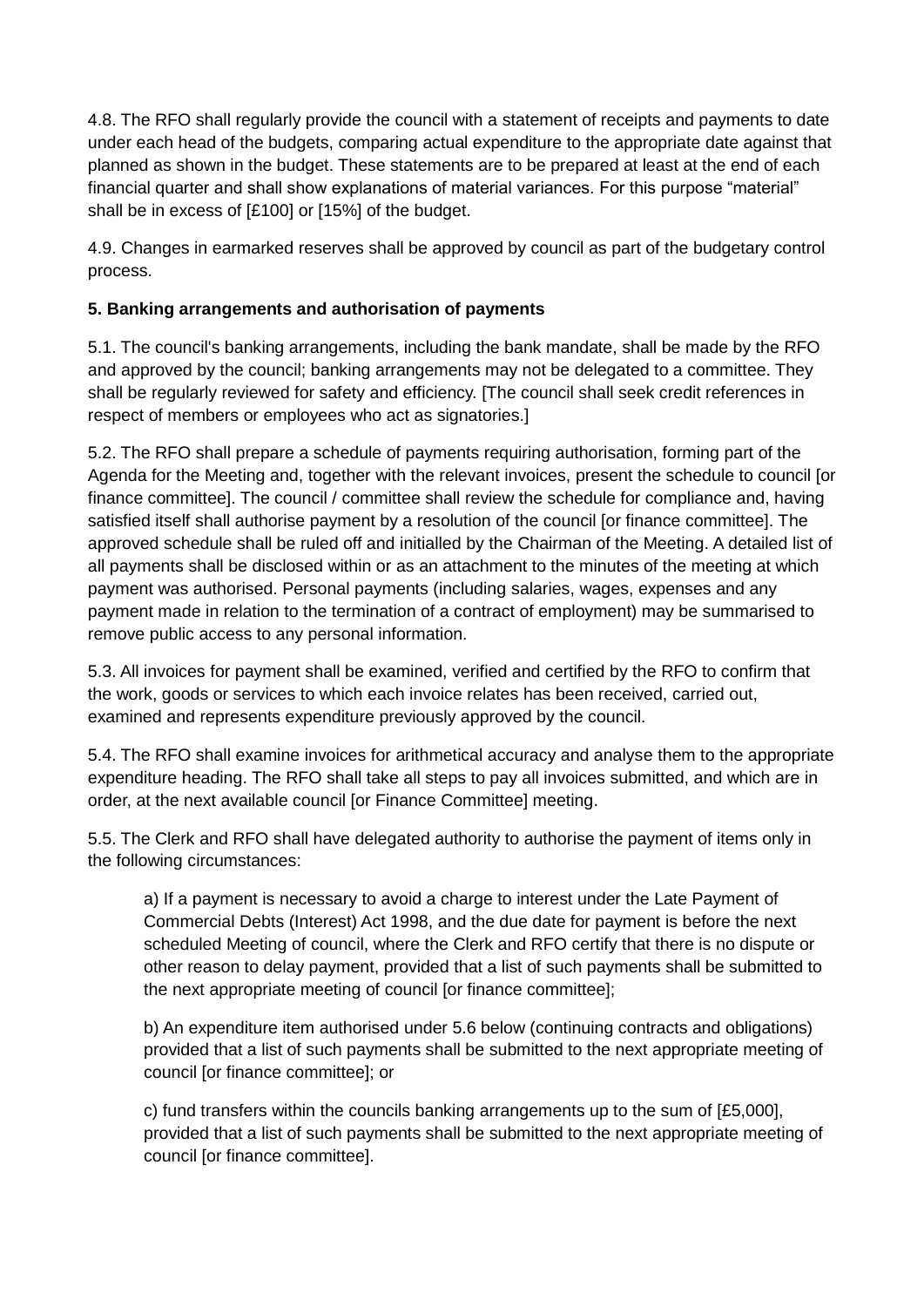5.6. For each financial year the Clerk and RFO shall draw up a list of due payments which arise on a regular basis as the result of a continuing contract, statutory duty, or obligation (such as but not exclusively) Salaries, PAYE and NI, Superannuation Fund and regular maintenance contracts and the like for which council [,or a duly authorised committee,] may authorise payment for the year provided that the requirements of regulation 4.1 (Budgetary Controls) are adhered to, provided also that a list of such payments shall be submitted to the next appropriate meeting of council [or Finance Committee].

5.7. A record of regular payments made under 5.6 above shall be drawn up and be signed by two members on each and every occasion when payment is authorised - thus controlling the risk of duplicated payments being authorised and / or made.

5.8. In respect of grants a duly authorised committee shall approve expenditure within any limits set by council and in accordance with any policy statement approved by council. Any Revenue or Capital Grant in excess of £5,000 shall before payment, be subject to ratification by resolution of the council.

5.9. Members are subject to the Code of Conduct that has been adopted by the council and shall comply with the Code and Standing Orders when a decision to authorise or instruct payment is made in respect of a matter in which they have a disclosable pecuniary or other interest, unless a dispensation has been granted.

5.10. The council will aim to rotate the duties of members in these Regulations so that onerous duties are shared out as evenly as possible over time.

5.11. Any changes in the recorded details of suppliers, such as bank account records, shall be approved in writing by a Member.

#### **6. Instructions for the making of payments**

6.1. The council will make safe and efficient arrangements for the making of its payments.

6.2. Following authorisation under Financial Regulation 5 above, the council, a duly delegated committee or, if so delegated, the Clerk or RFO shall give instruction that a payment shall be made.

6.3. All payments shall be affected by cheque or other instructions to the council's bankers, or otherwise, in accordance with a resolution of council [or duly delegated committee].

6.4. Cheques or orders for payment drawn on the bank account in accordance with the schedule as presented to council or committee shall be signed by [one] two member[s] of council [and countersigned by the Clerk,] in accordance with a resolution instructing that payment. A member who is a bank signatory, having a connection by virtue of family or business relationships with the beneficiary of a payment, should not, under normal circumstances, be a signatory to the payment in question.

6.5. To indicate agreement of the details shown on the cheque or order for payment with the counterfoil and the invoice or similar documentation, the signatories shall each also initial the cheque counterfoil.

6.6. Cheques or orders for payment shall not normally be presented for signature other than at a council or committee meeting (including immediately before or after such a meeting). Any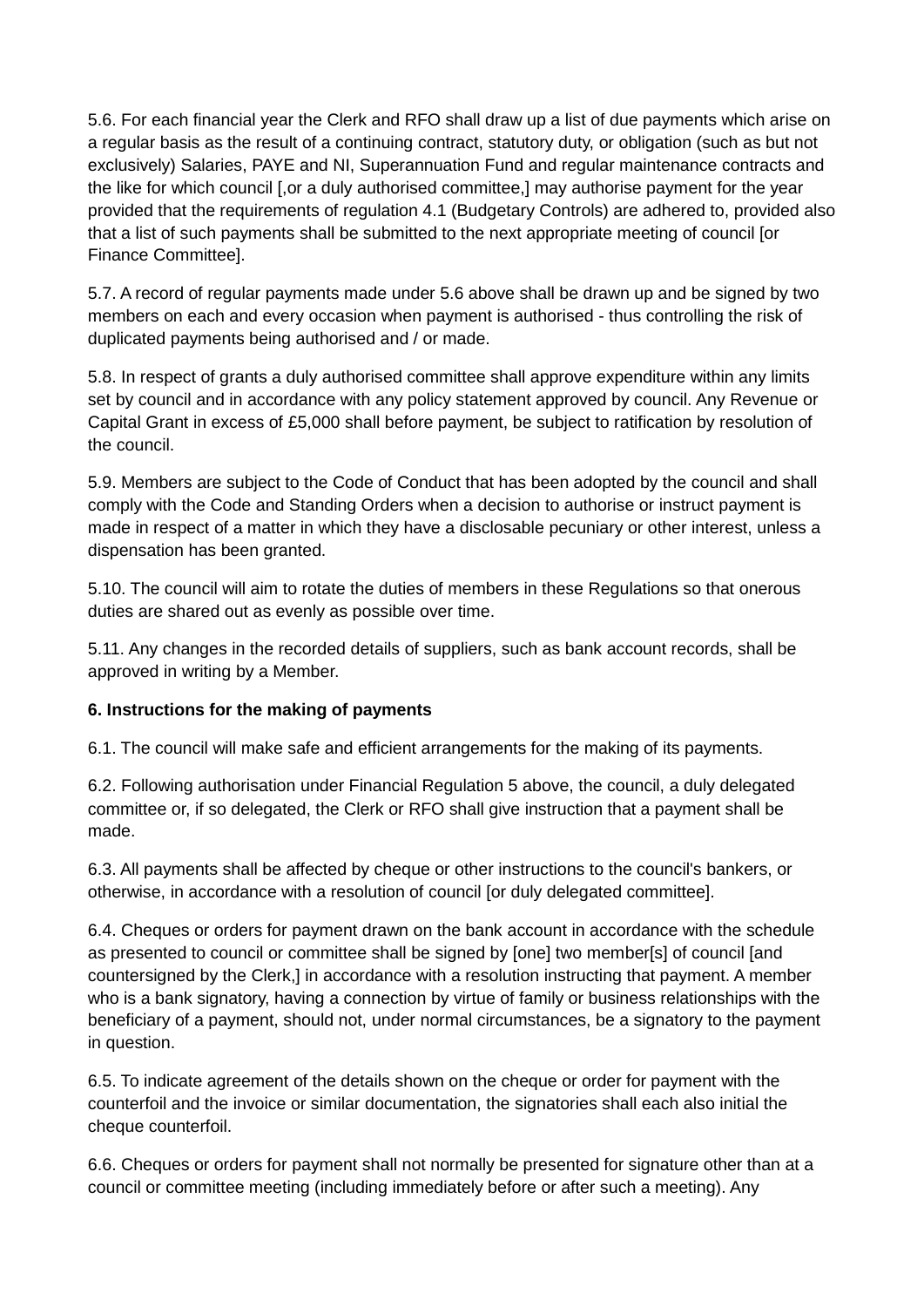signatures obtained away from such meetings shall be reported to the council [or Finance Committee] at the next convenient meeting.

6.7. If thought appropriate by the council, payment for utility supplies (energy, telephone and water) and any National Non-Domestic Rates may be made by variable direct debit provided that the instructions are signed by two members and any payments are reported to council as made. The approval of the use of a variable direct debit shall be renewed by resolution of the council at least every two years.

6.8. If thought appropriate by the council, payment for certain items (principally salaries) may be made by banker's standing order provided that the instructions are signed, or otherwise evidenced by two members are retained and any payments are reported to council as made. The approval of the use of a banker's standing order shall be renewed by resolution of the council at least every two years.

6.9. If thought appropriate by the council, payment for certain items may be made by BACS or CHAPS methods provided that the instructions for each payment are signed, or otherwise evidenced, by two authorised bank signatories, are retained and any payments are reported to council as made. The approval of the use of BACS or CHAPS shall be renewed by resolution of the council at least every two years.

6.10. If thought appropriate by the council payment for certain items may be made by internet banking transfer provided evidence is retained showing which members approved the payment.

6.11. Where a computer requires use of a personal identification number (PIN) or other password(s), for access to the council's records on that computer, a note shall be made of the PIN and Passwords and shall be handed to and retained by the Chairman of Council in a sealed dated envelope. This envelope may not be opened other than in the presence of two other councillors. After the envelope has been opened, in any circumstances, the PIN and / or passwords shall be changed as soon as practicable. The fact that the sealed envelope has been opened, in whatever circumstances, shall be reported to all members immediately and formally to the next available meeting of the council. This will not be required for a member's personal computer used only for remote authorisation of bank payments.

6.12. No employee or councillor shall disclose any PIN or password, relevant to the working of the council or its bank accounts, to any person not authorised in writing by the council or a duly delegated committee.

6.13. Regular back-up copies of the records on any computer shall be made and shall be stored securely away from the computer in question, and preferably off site.

6.14. The council, and any members using computers for the council's financial business, shall ensure that anti-virus, anti-spyware and firewall software with automatic updates, together with a high level of security, is used.

6.15. Where internet banking arrangements are made with any bank, the Clerk [RFO] shall be appointed as the Service Administrator. The bank mandate approved by the council shall identify a number of councillors who will be authorised to approve transactions on those accounts. The bank mandate will state clearly the amounts of payments that can be instructed by the use of the Service Administrator alone, or by the Service Administrator with a stated number of approvals.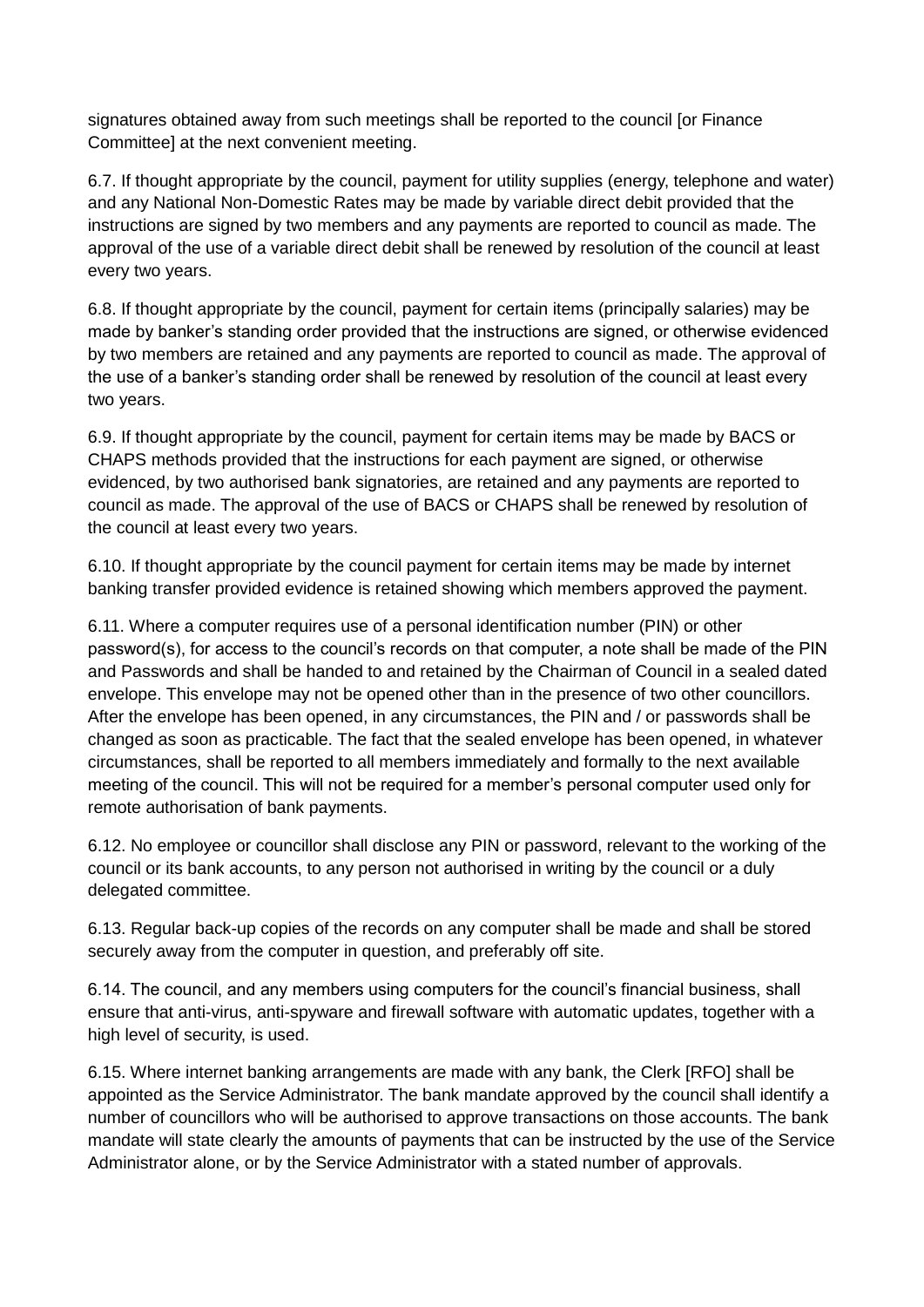6.16. Access to any internet banking accounts will be directly to the access page (which may be saved under "favourites"), and not through a search engine or e-mail link. Remembered or saved passwords facilities must not be used on any computer used for council banking work. Breach of this Regulation will be treated as a very serious matter under these regulations.

6.17. Changes to account details for suppliers, which are used for internet banking may only be changed on written hard copy notification by the supplier and supported by hard copy authority for change signed by [two of] the Clerk the RFO. A programme of regular checks of standing data with suppliers will be followed.

6.18. Any Debit Card issued for use will be specifically restricted to the Clerk [and the RFO] and will also be restricted to a single transaction maximum value of [£50] unless authorised by council or finance committee in writing before any order is placed.

6.19. A pre-paid debit card may be issued to employees with varying limits. These limits will be set by the council Transactions and purchases made will be reported to the [council] and authority for topping-up shall be at the discretion of the [council] .

6.20. Any corporate credit card or trade card account opened by the council will be specifically restricted to use by the Clerk [and RFO] and shall be subject to automatic payment in full at each month-end. Personal credit or debit cards of members or staff shall not be used under any circumstances.

6.21. The council will not maintain any form of cash float. All cash received must be banked intact. Any payments made in cash by the Clerk [or RFO] (for example for postage or minor stationery items) shall be refunded on a regular basis, at least quarterly.

#### **7. Payment of salaries**

7.1. As an employer, the council shall make arrangements to meet fully the statutory requirements placed on all employers by PAYE and National Insurance legislation. The payment of all salaries shall be made in accordance with payroll records and the rules of PAYE and National Insurance currently operating, and salary rates shall be as agreed by council, or duly delegated committee.

7.2. Payment of salaries and payment of deductions from salary such as may be required to be made for tax, national insurance and pension contributions, or similar statutory or discretionary deductions must be made in accordance with the payroll records and on the appropriate dates stipulated in employment contracts, provided that each payment is reported to the next available council meeting, as set out in these regulations above.

7.3. No changes shall be made to any employee's pay, emoluments, or terms and conditions of employment without the prior consent of the [council] [relevant committee].

7.4. Each and every payment to employees of net salary and to the appropriate creditor of the statutory and discretionary deductions shall be recorded in a separate confidential record (confidential cash book). This confidential record is not open to inspection or review (under the Freedom of Information Act 2000 or otherwise) other than:

a) by any councillor who can demonstrate a need to know;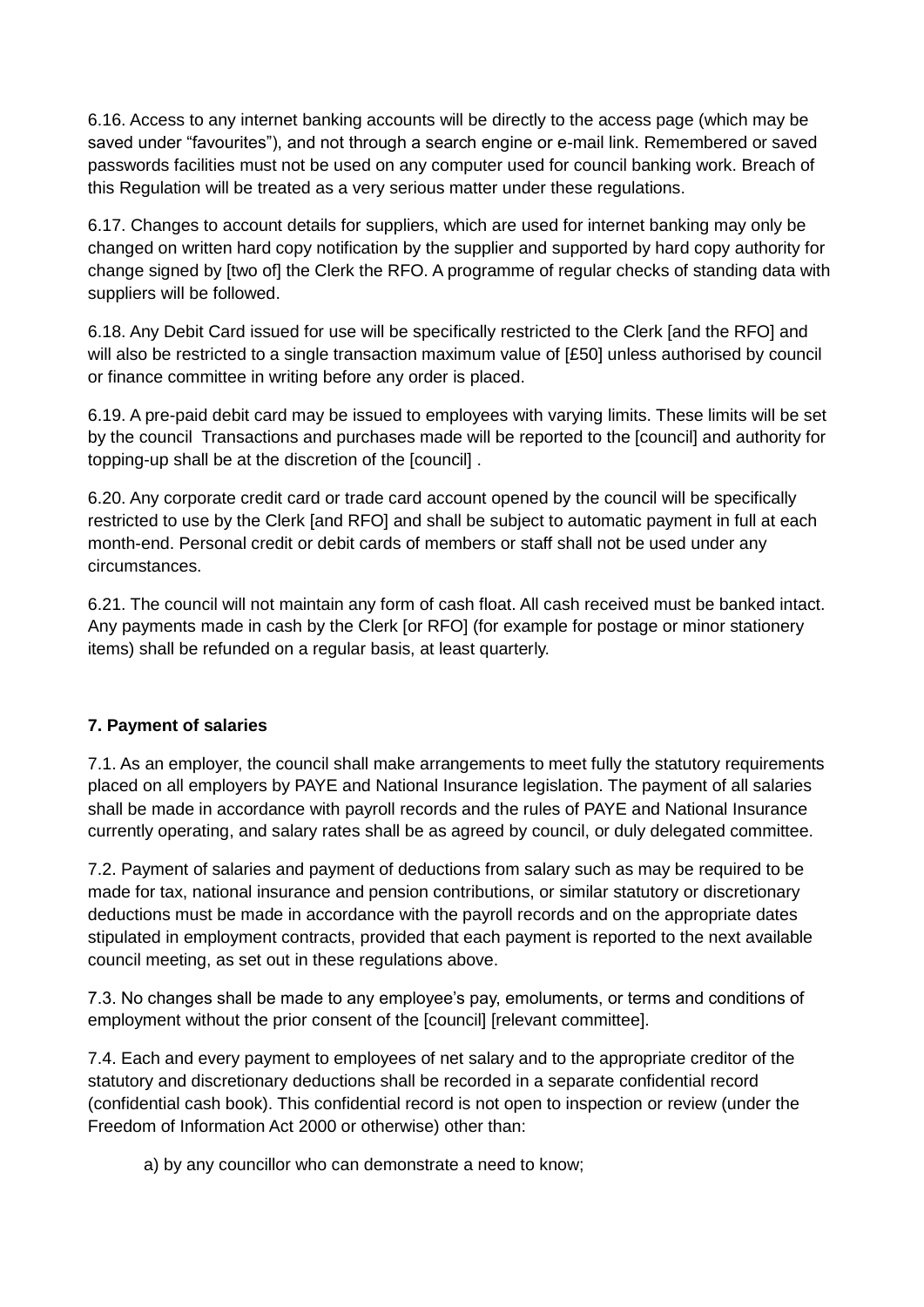b) by the internal auditor;

c) by the external auditor; or

d) by any person authorised under Audit Commission Act 1998, or any superseding legislation.

7.5. The total of such payments in each calendar month shall be reported with all other payments as made as may be required under these Financial Regulations, to ensure that only payments due for the period have actually been paid.

7.6. An effective system of personal performance management should be maintained for the senior officers.

7.7. Any termination payments shall be supported by a clear business case and reported to the council. Termination payments shall only be authorised by council.

7.8. Before employing interim staff, the council must consider a full business case.

#### **8. Loans and investments**

8.1. All borrowings shall be affected in the name of the council, after obtaining any necessary borrowing approval. Any application for borrowing approval shall be approved by Council as to terms and purpose. The application for borrowing approval, and subsequent arrangements for the loan shall only be approved by full council.

8.2. Any financial arrangement which does not require formal borrowing approval from the Secretary of State/Welsh Assembly Government (such as Hire Purchase or Leasing of tangible assets) shall be subject to approval by the full council. In each case a report in writing shall be provided to council in respect of value for money for the proposed transaction.

8.3. The council will arrange with the council's banks and investment providers for the sending of a copy of each statement of account to the Chairman of the council at the same time as one is issued to the Clerk or RFO.

8.4. All loans and investments shall be negotiated in the name of the council and shall be for a set period in accordance with council policy.

8.5. The council shall consider the need for an Investment Strategy and Policy which, if drawn up, shall be in accordance with relevant regulations, proper practices and guidance. Any Strategy and Policy shall be reviewed by the council at least annually.

8.6. All investments of money under the control of the council shall be in the name of the council.

8.7. All investment certificates and other documents relating thereto shall be retained in the custody of the RFO.

8.8. Payments in respect of short term or long-term investments, including transfers between bank accounts held in the same bank, or branch, shall be made in accordance with Regulation 5 (Authorisation of payments) and Regulation 6 (Instructions for payments).

#### **9. Income**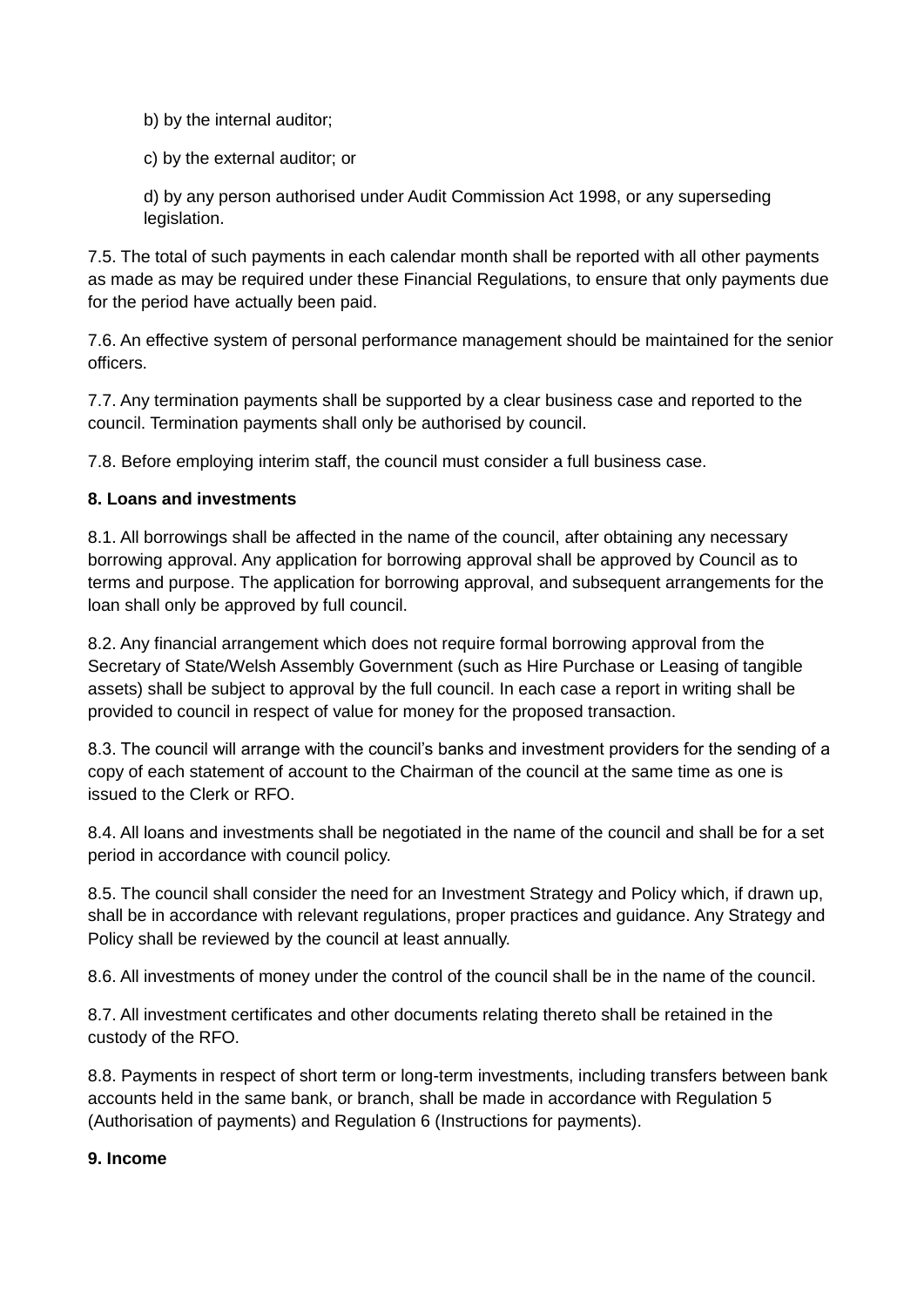9.1. The collection of all sums due to the council shall be the responsibility of and under the supervision of the RFO.

9.2. Particulars of all charges to be made for work done, services rendered or goods supplied shall be agreed annually by the council, notified to the RFO and the RFO shall be responsible for the collection of all accounts due to the council.

9.3. The council will review all fees and charges at least annually, following a report of the Clerk.

9.4. Any sums found to be irrecoverable and any bad debts shall be reported to the council and shall be written off in the year.

9.5. All sums received on behalf of the council shall be banked intact as directed by the RFO. In all cases, all receipts shall be deposited with the council's bankers with such frequency as the RFO considers necessary.

9.6. The origin of each receipt shall be entered on the paying-in slip.

9.7. Personal cheques shall not be cashed out of money held on behalf of the council.

9.8. The RFO shall promptly complete any VAT Return that is required. Any repayment claim due in accordance with VAT Act 1994 section 33 shall be made at least annually coinciding with the financial year end.

9.9. Where any significant sums of cash are regularly received by the council, the RFO shall take such steps as are agreed by the council to ensure that more than one person is present when the cash is counted in the first instance, that there is a reconciliation to some form of control such as ticket issues, and that appropriate care is taken in the security and safety of individuals banking such cash.

[9.10. Any income arising which is the property of a charitable trust shall be paid into a charitable bank account. Instructions for the payment of funds due from the charitable trust to the council (to meet expenditure already incurred by the authority) will be given by the Managing Trustees of the charity meeting separately from any council meeting (see also Regulation 16 below).]

#### **10. Orders for work, goods and services**

10.1. An official order or letter shall be issued for all work, goods and services unless a formal contract is to be prepared or an official order would be inappropriate. Copies of orders shall be retained.

10.2. Order books shall be controlled by the RFO.

10.3. All members and officers are responsible for obtaining value for money at all times. An officer issuing an official order shall ensure as far as reasonable and practicable that the best available terms are obtained in respect of each transaction, usually by obtaining three or more quotations or estimates from appropriate suppliers, subject to any de minimis provisions in Regulation 11.1 below.

10.4. A member may not issue an official order or make any contract on behalf of the council.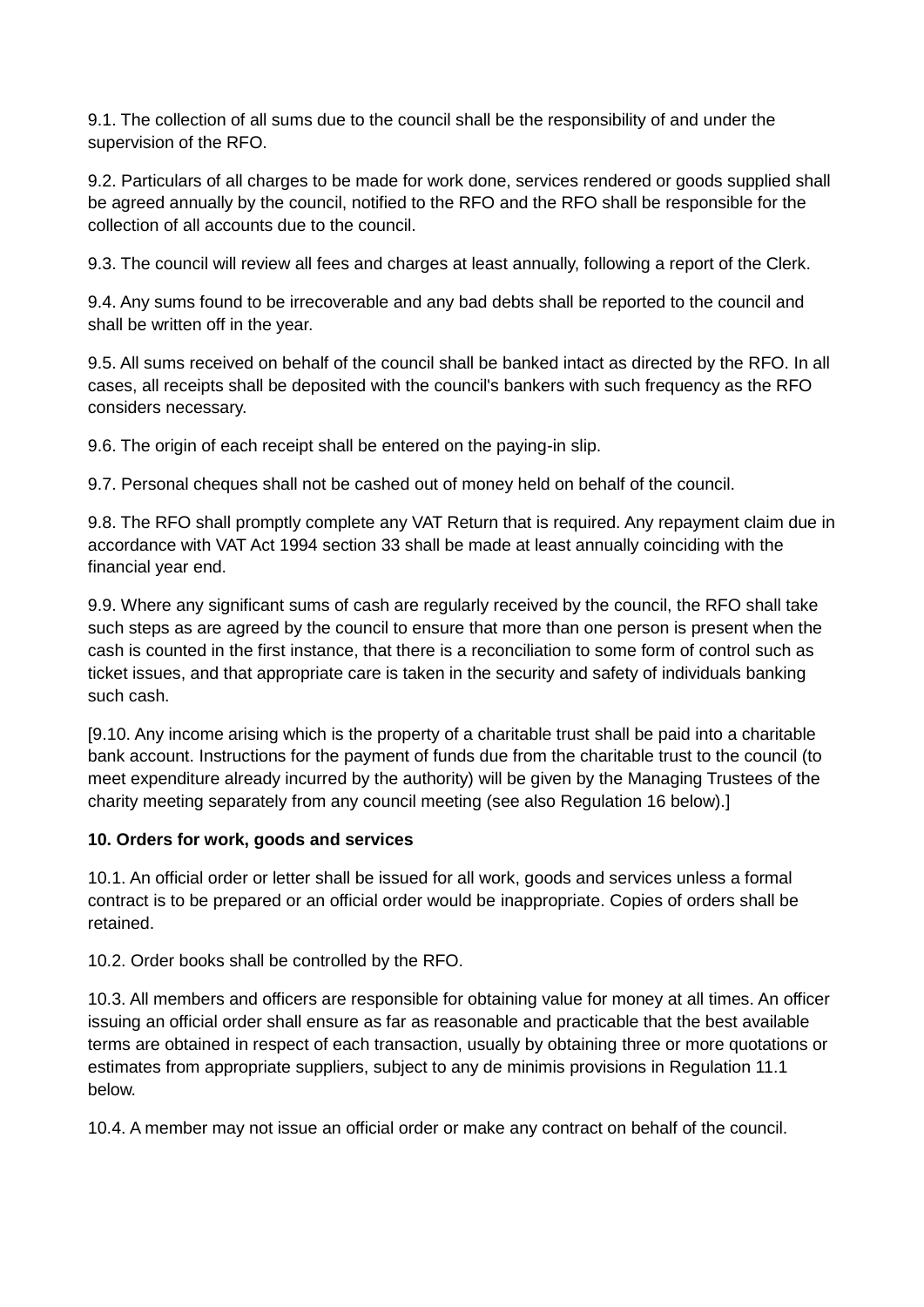10.5. The RFO shall verify the lawful nature of any proposed purchase before the issue of any order, and in the case of new or infrequent purchases or payments, the RFO shall ensure that the statutory authority shall be reported to the meeting at which the order is approved so that the minutes can record the power being used.

#### **11. Contracts**

11.1. Procedures as to contracts are laid down as follows:

a) Every contract shall comply with these financial regulations, and no exceptions shall be made otherwise than in an emergency provided that this regulation need not apply to contracts which relate to items (i) to (vi) below:

i. for the supply of gas, electricity, water, sewerage and telephone services;

ii. for specialist services such as are provided by legal professionals acting in disputes;

iii. for work to be executed or goods or materials to be supplied which consist of repairs to or parts for existing machinery or equipment or plant;

iv. for work to be executed or goods or materials to be supplied which constitute an extension of an existing contract by the council;

v. for additional audit work of the external auditor up to an estimated value of £500 (in excess of this sum the Clerk and RFO shall act after consultation with the Chairman and Vice Chairman of council); and

vi. for goods or materials proposed to be purchased which are proprietary articles and / or are only sold at a fixed price.

b) Where the council intends to procure or award a public supply contract, public service contract or public works contract as defined by The Public Contracts Regulations 2015 ("the Regulations") which is valued at £10,000 or more, the council shall comply with the relevant requirements of the Regulations<sup>2</sup>.

c) The full requirements of The Regulations, as applicable, shall be followed in respect of the tendering and award of a public supply contract, public service contract or public works contract which exceed thresholds in The Regulations set by the Public Contracts Directive 2014/24/EU (which may change from time to time)<sup>3</sup>.

d) When applications are made to waive financial regulations relating to contracts to enable a price to be negotiated without competition the reason shall be embodied in a recommendation to the council.

e) Such invitation to tender shall state the general nature of the intended contract and the Clerk shall obtain the necessary technical assistance to prepare a specification in

**.** 

<sup>&</sup>lt;sup>2</sup>The Regulations require councils to use the Contracts Finder website to advertise contract opportunities, set out the procedures to be followed in awarding new contracts and to publicise the award of new contracts

<sup>&</sup>lt;sup>3</sup> Thresholds currently applicable are:

a) For public supply and public service contracts 209,000 Euros (£181,302)

b) For public works contracts 5,225,000 Euros (£4,551,413)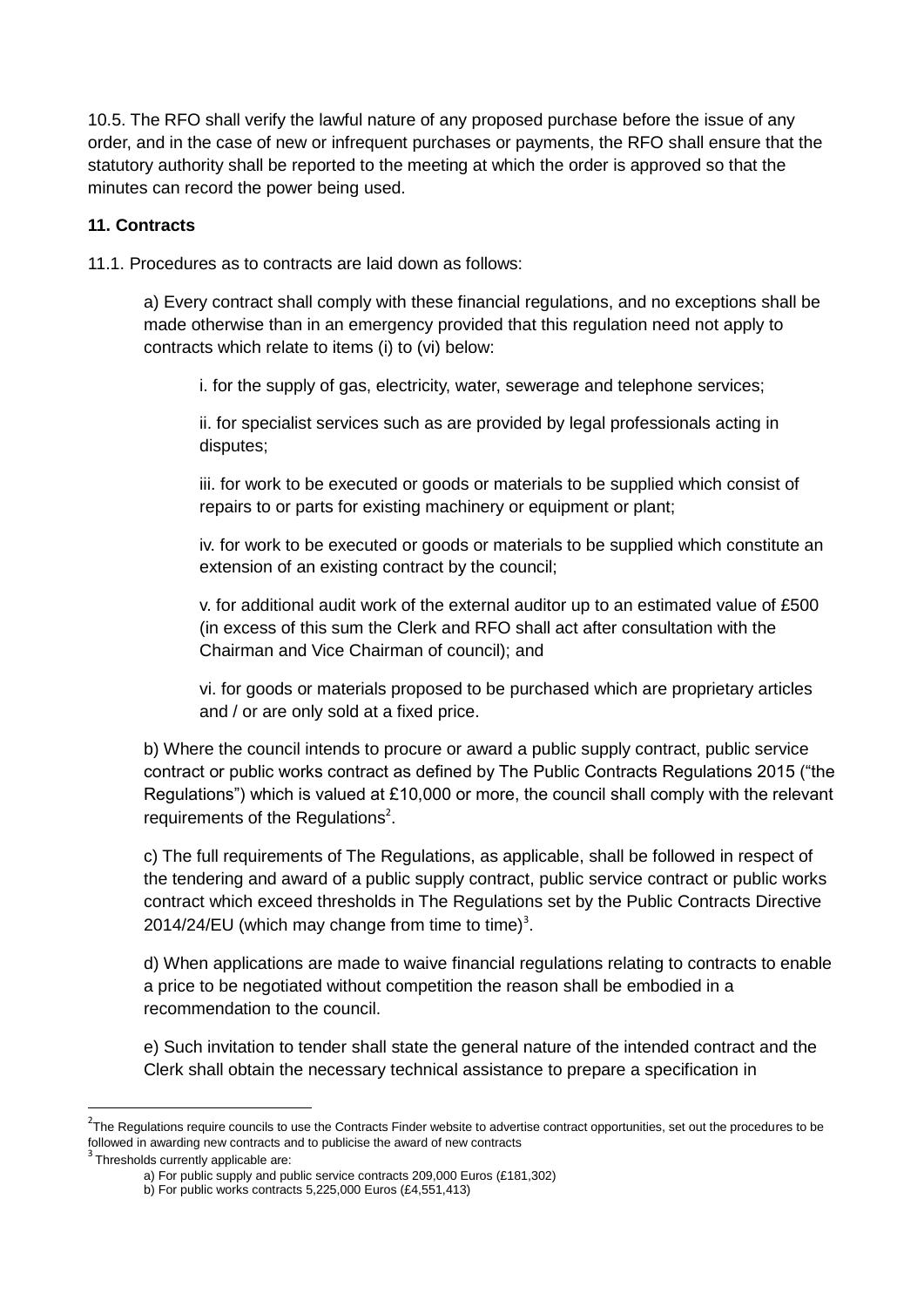appropriate cases. The invitation shall in addition state that tenders must be addressed to the Clerk in the ordinary course of post. Each tendering firm shall be supplied with a specifically marked envelope in which the tender is to be sealed and remain sealed until the prescribed date for opening tenders for that contract.

f) All sealed tenders shall be opened at the same time on the prescribed date by the Clerk in the presence of at least one member of council.

g) Any invitation to tender issued under this regulation shall be subject to Standing Orders[ ], <sup>4</sup>[insert reference of the council's relevant standing order] and shall refer to the terms of the Bribery Act 2010.

h) When it is to enter into a contract of less than £10,000 in value for the supply of goods or materials or for the execution of works or specialist services other than such goods, materials, works or specialist services as are excepted as set out in paragraph (a) the Clerk or RFO shall obtain 3 quotations (priced descriptions of the proposed supply); where the value is below [£3,000] and above [£100] the Clerk or RFO shall strive to obtain 3 estimates. Otherwise, Regulation 10.3 above shall apply.

i) The council shall not be obliged to accept the lowest or any tender, quote or estimate.

j) Should it occur that the council, or duly delegated committee, does not accept any tender, quote or estimate, the work is not allocated and the council requires further pricing, provided that the specification does not change, no person shall be permitted to submit a later tender, estimate or quote who was present when the original decision-making process was being undertaken.

# **[12. Payments under contracts for building or other construction works]**

[12.1. Payments on account of the contract sum shall be made within the time specified in the contract by the RFO upon authorised certificates of the architect or other consultants engaged to supervise the contract (subject to any percentage withholding as may be agreed in the particular contract).]

[12.2. Where contracts provide for payment by instalments the RFO shall maintain a record of all such payments. In any case where it is estimated that the total cost of work carried out under a contract, excluding agreed variations, will exceed the contract sum of 5% or more a report shall be submitted to the council.]

[12.3. Any variation to a contract or addition to or omission from a contract must be approved by the council and Clerk to the contractor in writing, the council being informed where the final cost is likely to exceed the financial provision.]

# **[13. Stores and equipment]**

**.** 

[13.1. The officer in charge of each section shall be responsible for the care and custody of stores and equipment in that section.]

<sup>4</sup> Based on NALC's Model Standing Order 18d ©NALC 2018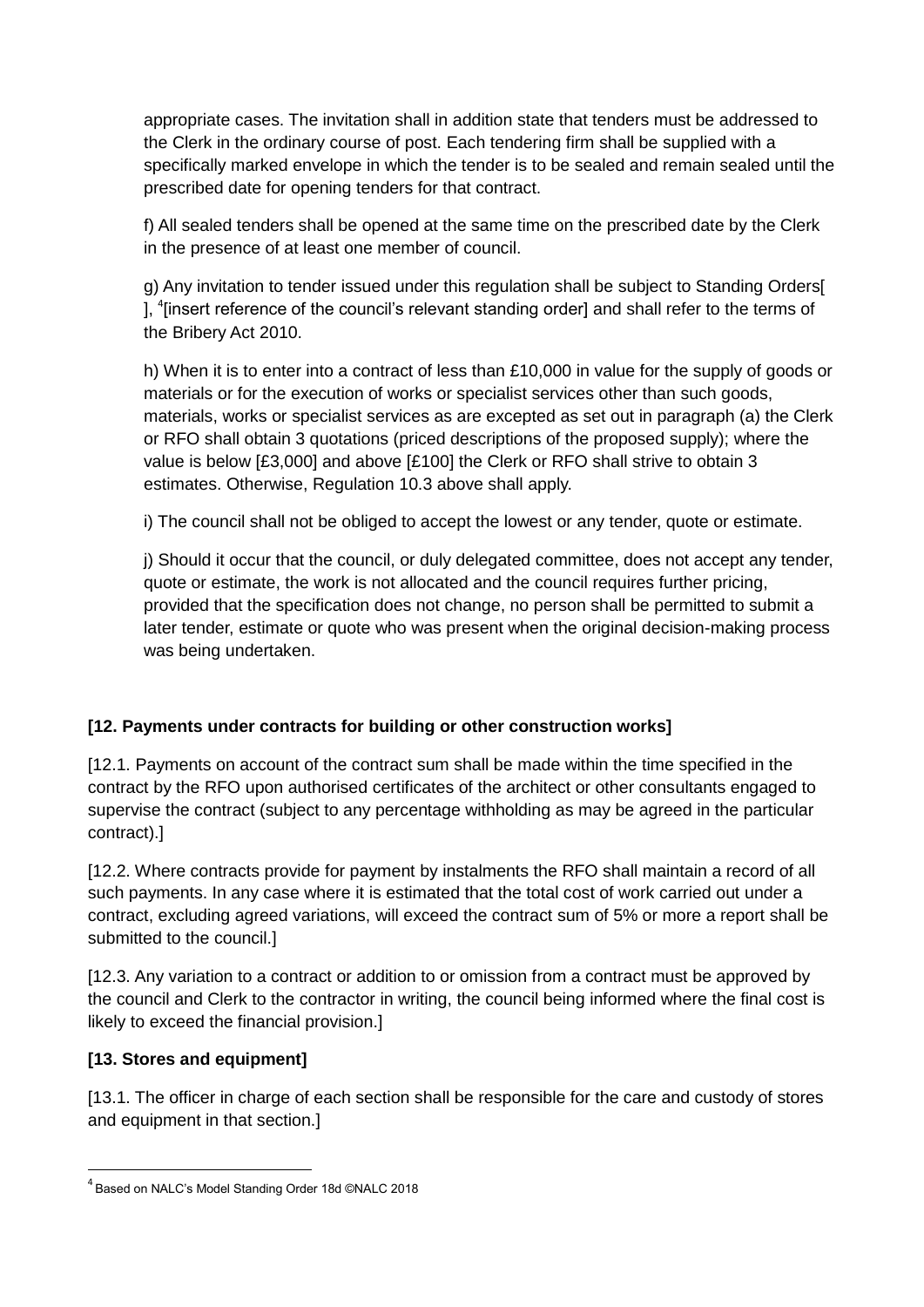[13.2. Delivery notes shall be obtained in respect of all goods received into store or otherwise delivered and goods must be checked as to order and quality at the time delivery is made.]

[13.3. Stocks shall be kept at the minimum levels consistent with operational requirements.]

[13.4. The RFO shall be responsible for periodic checks of stocks and stores at least annually.]

### **14. Assets, properties and estates**

14.1. The Clerk shall make appropriate arrangements for the custody of all title deeds and Land Registry Certificates of properties held by the council. The RFO shall ensure a record is maintained of all properties held by the council, recording the location, extent, plan, reference, purchase details, nature of the interest, tenancies granted, rents payable and purpose for which held in accordance with Accounts and Audit Regulations.

14.2. No tangible moveable property shall be purchased or otherwise acquired, sold, leased or otherwise disposed of, without the authority of the council, together with any other consents required by law, save where the estimated value of any one item of tangible movable property does not exceed [£250].

14.3. No real property (interests in land) shall be sold, leased or otherwise disposed of without the authority of the council, together with any other consents required by law. In each case a report in writing shall be provided to council in respect of valuation and surveyed condition of the property (including matters such as planning permissions and covenants) together with a proper business case (including an adequate level of consultation with the electorate).

14.4. No real property (interests in land) shall be purchased or acquired without the authority of the full council. In each case a report in writing shall be provided to council in respect of valuation and surveyed condition of the property (including matters such as planning permissions and covenants) together with a proper business case (including an adequate level of consultation with the electorate).

14.5. Subject only to the limit set in Regulation 14.2 above, no tangible moveable property shall be purchased or acquired without the authority of the full council. In each case a report in writing shall be provided to council with a full business case.

14.6. The RFO shall ensure that an appropriate and accurate Register of Assets and Investments is kept up to date. The continued existence of tangible assets shown in the Register shall be verified at least annually, possibly in conjunction with a health and safety inspection of assets.

#### **15. Insurance**

15.1. Following the annual risk assessment (per Regulation 17), the RFO shall effect all insurances and negotiate all claims on the council's insurers [in consultation with the Clerk].

[15.2. The Clerk shall give prompt notification to the RFO of all new risks, properties or vehicles which require to be insured and of any alterations affecting existing insurances.]

15.3. The RFO shall keep a record of all insurances effected by the council and the property and risks covered thereby and annually review it.